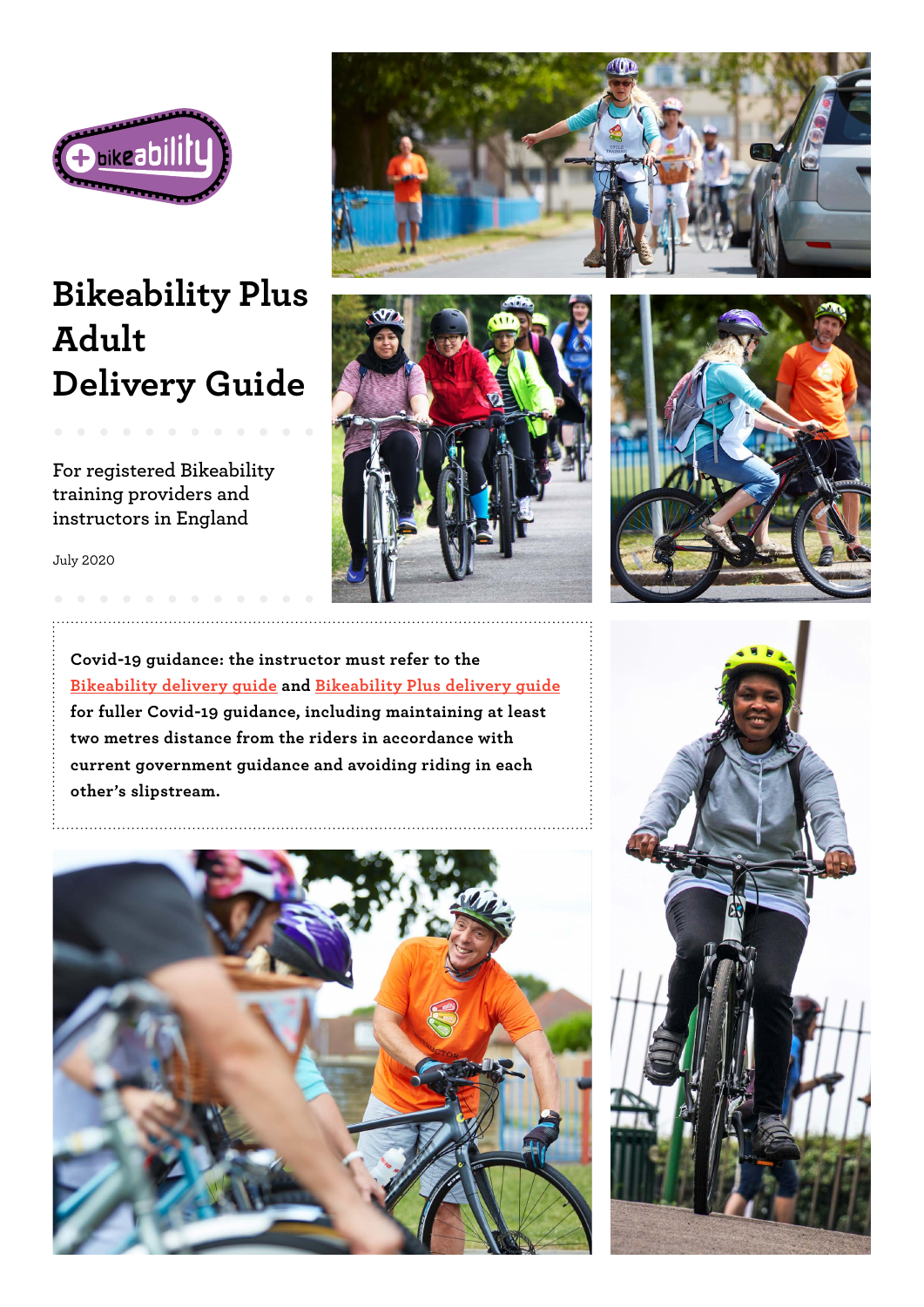

## **MODULE DURATION AND SESSIONS AND SESSIONS AND RESOLUTION CONSTRUCTOR:PARTICIPANT RATIOS**

The duration and number of sessions is dictated by rider progression. The module is based on 1 session lasting 2 hours.

1:3 maximum ratio

## **Aim: enable adult cycling**

In this module adults are trained to complete on-road cycle journeys that suit their own purposes, which may include cycling to the shops, leading family leisure rides, or perhaps commuting to work. Bikeability is based on the **[National Standard for Cycle](https://www.gov.uk/government/publications/national-standard-for-cycle-training) [Training](https://www.gov.uk/government/publications/national-standard-for-cycle-training)** that describes competent cycling for everyone, including adults. Riders **must** self-assess their riding ability when registering for the module and **should** do so again after training has been completed. Providers **must** use the **[online registration form](https://bikeability460862.typeform.com/to/OlGWaEOF) [incorporating the self-assessment](https://bikeability460862.typeform.com/to/OlGWaEOF)** when booking riders onto the module. Instructors **should** use the self-assessment information to tailor each rider's practical training and post-training development plan. This activity **should** be delivered at a time that is convenient for adults, such as after work, during summer evenings or at the weekend. Instructors **must** address riders' individual development needs and **may** draw flexibly on the range of Bikeability levels and Plus modules as required. In some cases, instructors **may** refer

applicants to other Bikeability provision (such as Bikeability Learn to Ride or Bikeability Family) or offer them additional training using this module (e.g. book more than one session).

## **NATIONAL STANDARD ASSESSMENT CRITERIA**

Relevant National Standard assessment criteria are set out in the **[Bikeability delivery guide](https://professionals.bikeability.org.uk/download/8692/)** and **[Bikeability Plus](https://professionals.bikeability.org.uk/download/8689/) [delivery guide](https://professionals.bikeability.org.uk/download/8689/)**. Instructors **must** reinforce the core functions and systematic routines that underpin safe and responsible cycling. All assessments **must** be based on relevant **[National](https://www.gov.uk/government/publications/national-standard-for-cycle-training) [Standard](https://www.gov.uk/government/publications/national-standard-for-cycle-training)** assessment criteria. Riders **must** be able to cycle (i.e. pedal and glide) before starting this module. Riders **must** demonstrate Bikeability Level 1 National Standard assessment criteria before starting on-road cycle training in this module.

## **Delivery Guidance**

| <b>SESSION</b>        | <b>ACTIVITIES</b>                                                                                                                                                                                                                                                                                      | <b>TIMING</b> |
|-----------------------|--------------------------------------------------------------------------------------------------------------------------------------------------------------------------------------------------------------------------------------------------------------------------------------------------------|---------------|
| Online<br>preparation | Registration, self-assessment, learning resources (e.g. cycle / clothing / helmet checks / fitting, route<br>planning)                                                                                                                                                                                 | n/a           |
| Practical<br>session  | Practical training tailored to each rider's self-assessment drawing on a range of Bikeability levels and<br>Plus modules as required. The training should cover route planning advice and enable the rider to apply<br>the four core functions in systematic routines at every stage of their journey. | 2 hours       |

## Instructors **must:**

- deliver the module to the same National Standard assessment criteria used in all Bikeability and Bikeability Plus delivery
- pitch the module content to adults, many of whom will also be drivers and will understand many of the systematic routines involved in shared road use
- be prepared to address specific issues some participants may have about riding position, offering explanations with reference to the Highway Code, the National Standard and risk management.

### Instructors **should:**

- be flexible and adjust module timings after reviewing participants' baseline self-assessment against National Standard assessment criteria
- inform participants of other cycling opportunities in their area such as local cycling clubs, organised rides, challenges, cycle routes, etc.
- where appropriate, include advice on family cycling and explore local routes and destinations that are suitable for family cycling.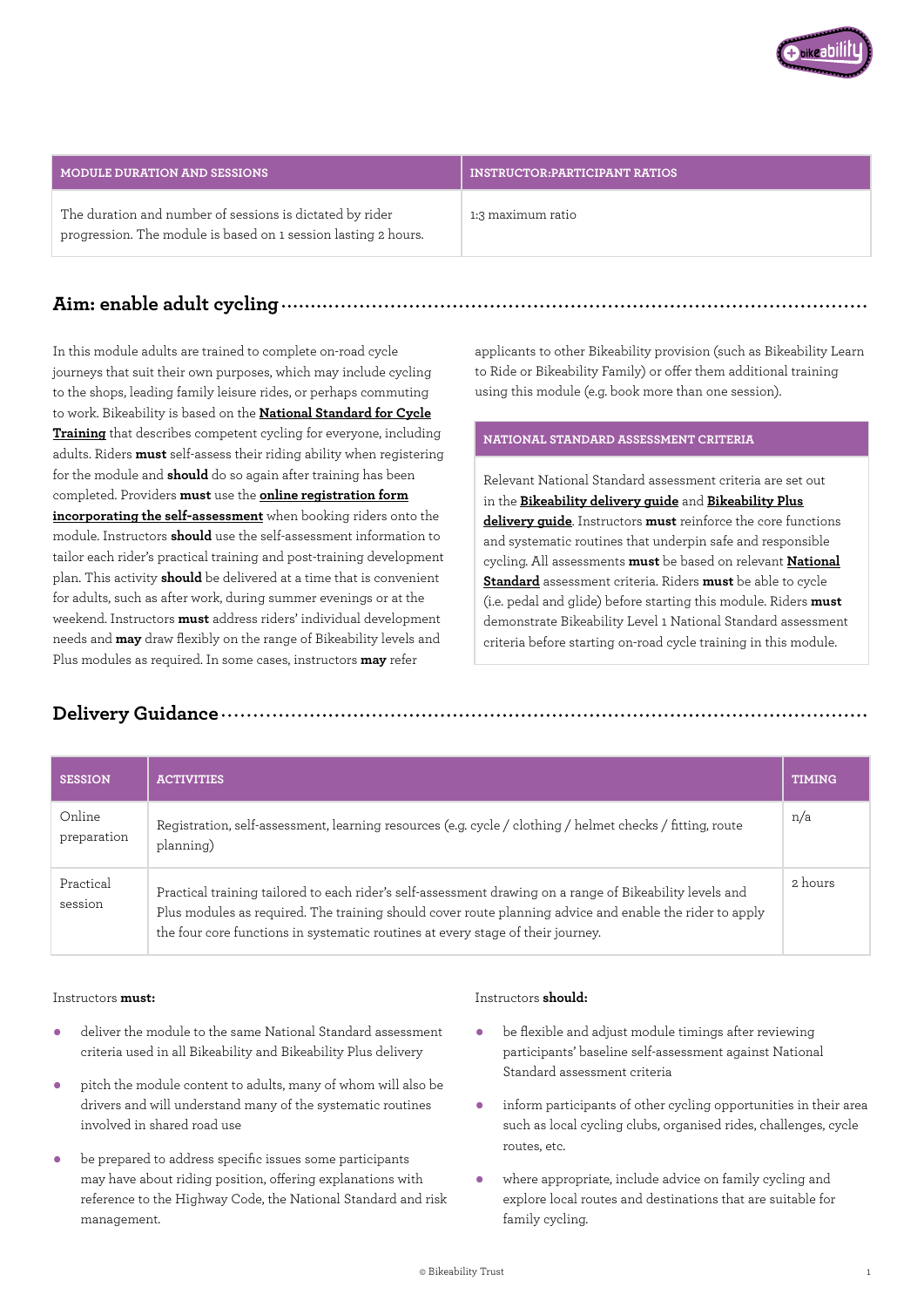

## **Inclusive guidance:**

- ensure all module promotional materials communicate inclusive training, including images of diverse riders using different cycles
- follow the inclusive guidance in the *Bikeability delivery guide*  and *Bikeability Plus delivery guide* (as appropriate) to ensure training and assessment are accessible and open to all
- in order to ensure people with SEND can participate, consider the use of different cycles, such as side by side cycles, tandems and tricycles
- check the suitability of infrastructure along the route for cycles of different sizes
- when working within a community where English isn't the first language, consider translating promotional leaflets and flyers into other languages.

**Sample questions** (in addition to those mentioned in the Bikeability delivery guide and Bikeability Plus delivery guide)**:** 

- what do you hope to achieve by doing cycle training?
- how confident are you riding on different types of road?
- what are the main things riders can do to minimise risk when cycling on the road?
- how would you tackle this junction?
- how confident do you feel about riding the routes you have planned?
- which parts of the route require new learning (if any)?
- what kinds of journeys would you like to be able to cycle after training?
- should part of your route to work become closed, what viable alternative route can you take?

## **Risk management:**

- a mechanical breakdown occurs (rider ensures their cycle is fully prepared before training commences, instructor checks the cycle before training and may refuse delivery if cycle is not roadworthy, providers make this clear in module information)
- a rider attends training on an expensive cycle and refuses to let the instructor check or adjust it (instructor explains they are obliged to ensure the cycle fits the rider correctly and is roadworthy, and suggests the rider checks the cycle themselves under observation)
- a rider disagrees with what the instructor is teaching, such as riding in the primary position (instructor explains Bikeability is based on the National Standard approved and published by the Department for Transport alongside other road-use national standards, provides the rationale for the disputed element, and if the rider still refuses to ride according to the National Standard the instructor suggests the course may not be for them following a risk assessment)
- a rider isn't focussed or is distracted, for example, by giving using their mobile phone (instructor agrees ground rules with the rider at the start of training and requests they turn off their phone unless they have a legitimate reason not to).